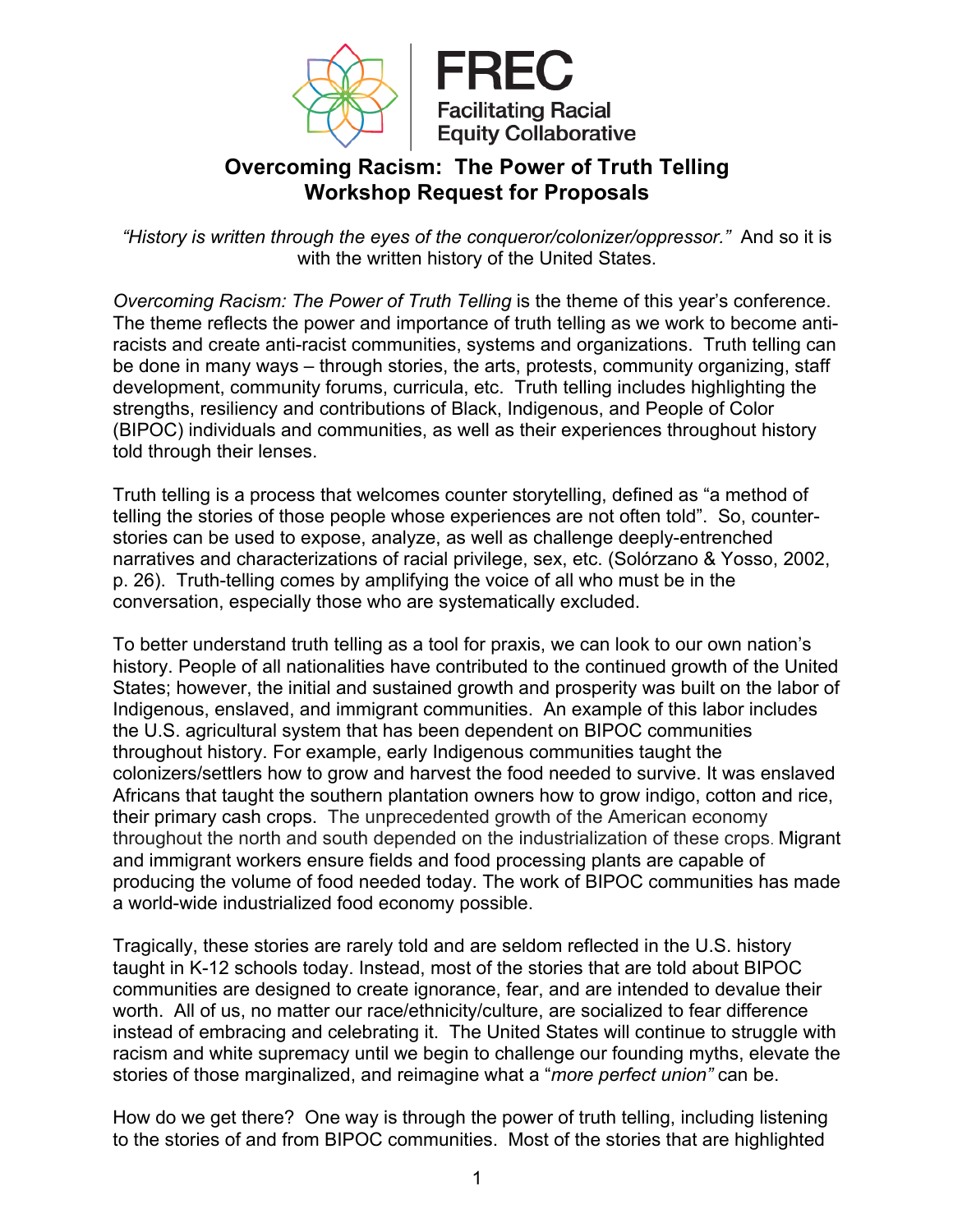today are grounded in white exceptionalism. The term, "white exceptionalism," speaks to a history and norm of requiring a universal set of requirements and expectations (laws, rules, procedures) that all should follow with an underlying understanding that these norms serve the interests of white people – while others may benefit from them. When those norms (laws, rules, procedures) fail in serving the interests of white people, "white exceptionalism" is invoked to ensure that white people are accorded preferential treatment and allowed to diverge from norms that no longer serve their interests. The systems within the US – education, law enforcement, criminal justice, health care, social services and housing – were created by and to help primarily white people. Structural or institutional racism continues to exist in all of them, despite efforts to transform them to benefit everyone.

Racism hurts all of us. The accepted assumption is that racism hurts only BIPOC individuals and communities. The reality is racism hurts all of us, but in different ways. Institutional/structural and individual racism, along with unconscious bias, create barriers which all too often limit the ability of BIPOC individuals and communities to fully thrive. Most do despite this, but they have to work harder and prove more to get there. Racism limits economic growth and opportunities for all people and communities, places limits on building relationships between people of different racial/ethnic/cultural heritages, inhibits our abilities to be our authentic selves which can impact our mental health, wastes resources and opportunities. (See *Promoting Diversity and Social Justice*  Diane J. Goodman, 2001, p.103-124 for more information on the cost of racism.) Part of learning how to live in a truly multicultural and intercultural society in which everyone thrives, is learning how all forms of racism hurts all of us. Truth telling is one way to learn the cost of racism.

For the U.S. to become a just, ethical and intercultural society, we must know our true history, warts and all. One way to do so is through truth telling.

**The Overcoming Racism Conference is seeking workshop proposals from activists and community organizers, educators and others involved in antiracist work in urban, rural and suburban areas.** We encourage proposals from people who identify as Black, Indigenous or People of Color and from a continuum of perspectives ranging from youth to seasoned change agents. Proposals should speak to a broad audience, both BIPOC and white allies, which includes, but is not limited to:

- Community artists and activists
- Employees working within organizations/institutions
- Students and educators
- Entrepreneurs
- People trying to discuss issues of race with friends and family
- Individuals working to change the internalized racism we all carry in our heads and hearts.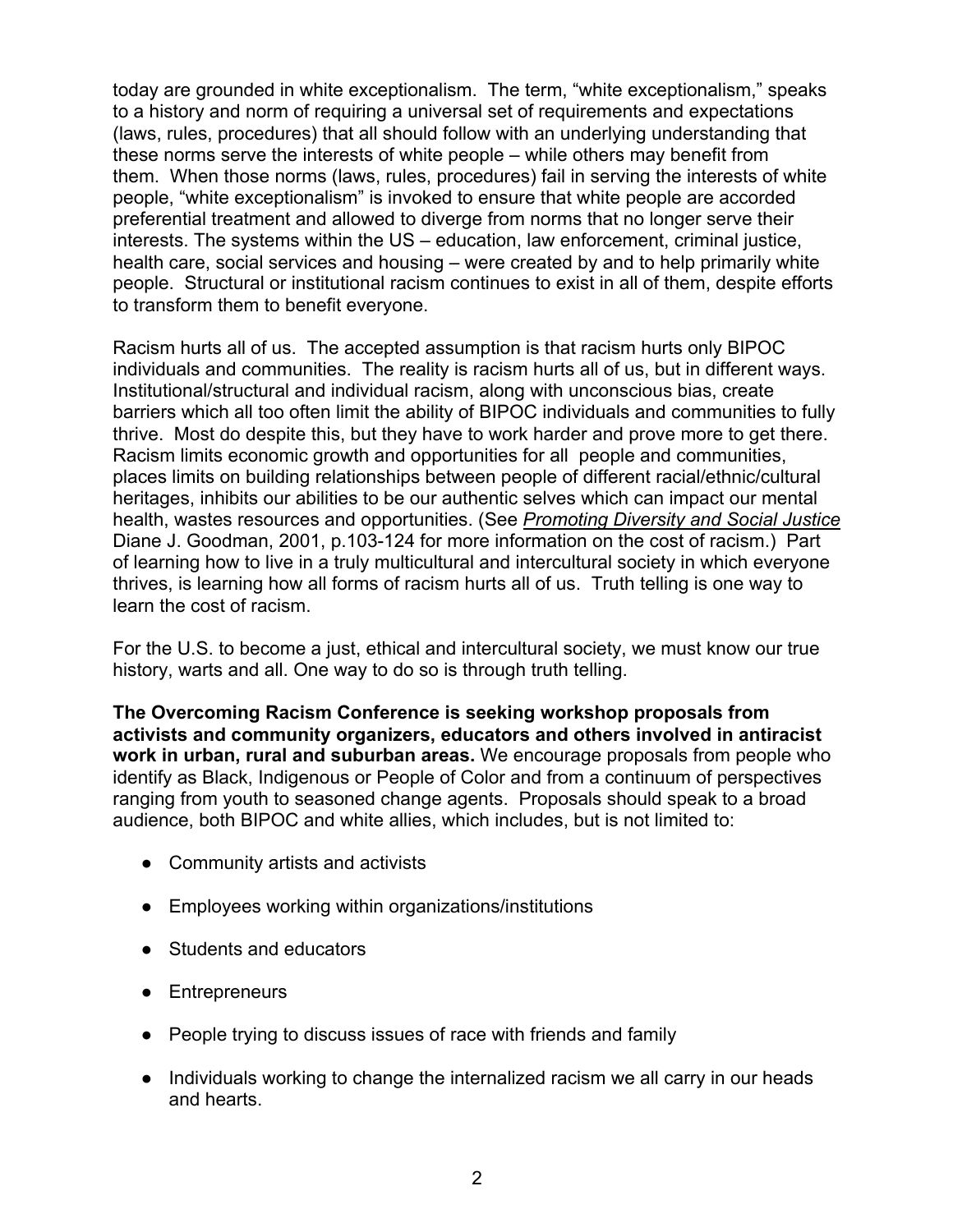Truth telling happens in multiple ways, including, but not limited to:

- Protests
- Performing Arts
- Visual Arts posters, paintings, story cloths, etc.
- Spoken Word
- Written Word,and
- Story Telling

The Overcoming Racism Conferences encourages the submission of proposals that include one or more of these methods of truth telling, as well as other ways truth telling may be occurring.

## **Be Prepared.**

The work that we are doing at the conference is challenging for all involved. The material you present could bring up painful memories and re-traumatize participants. Be aware of your audience and aware of this possibility. Be prepared to step out of your planned presentation and facilitate a process to unpack whatever is coming up for people. It could be a powerful learning opportunity for everyone. FREC volunteers will attend each workshop and be able to bring in additional support if needed.

### Conference Learning Objectives:

As a result of attending this Conference, participants will:

- Understand the power of multiple stories and truths, and the consequences of living with and accepting false narratives.
- Identify the shared costs of racism to both BIPOC and white communities, and understand how race has shaped/affected every aspect of our culture and history
- Know where and how to find a more holistic and inclusive history of the U.S., and be equipped with tools to engage in courageous dialogue about racial justice/equity and take action.
- Learn how to challenge the narrative themselves and explore the possibility of creating a universal story of the US we can all embrace (current mythology is of white colonialism and exceptionality) – not false narratives.
- Possess strategies, courage and ways to center both the stories, experience, power and influence to put BIPOC individuals in positions to challenge systems and operationalize racial equity.

## Logistics and Proposal Considerations

• The Overcoming Racism Conference will return to being in person this year. All conference activities, plenary sessions, and workshops, will be held on location at Metropolitan State University, in Saint Paul, MN.